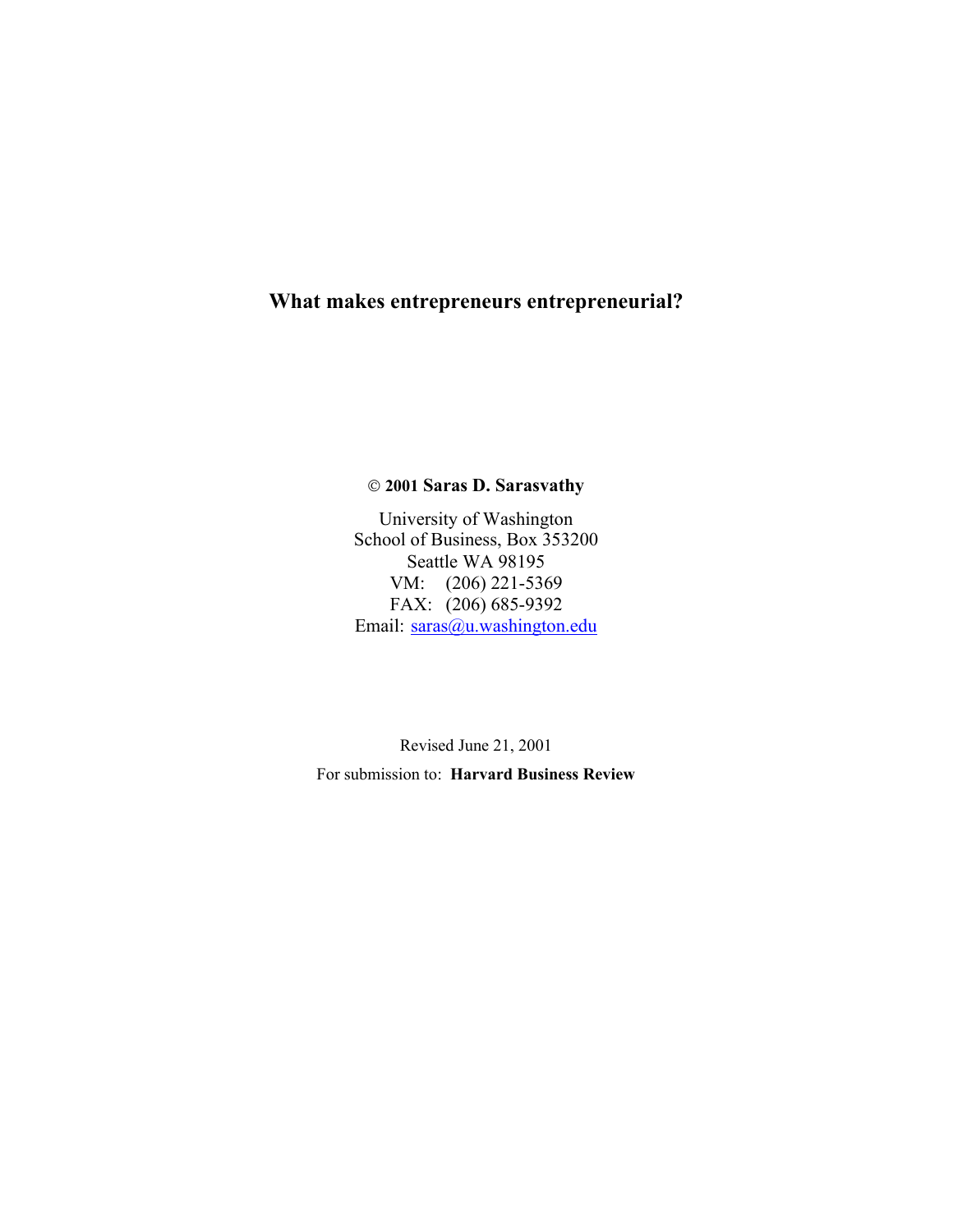#### **What makes entrepreneurs entrepreneurial?**

Professionals who work closely with them and researchers who study them have often speculated about what makes entrepreneurs "entrepreneurial". Of course, entrepreneurs also love to hold forth on this topic. But while there are as many war stories and pet theories as there are entrepreneurs and researchers, gathering together a coherent theory of entrepreneurial expertise has thus far eluded academics and practitioners alike.

What are the characteristics, habits, and behaviors of the species *entrepreneur*? Is there a learnable and teachable "core" to entrepreneurship? In other words, what can today's entrepreneurs such as Rob Glaser and Jeff Bezos learn from old stalwarts such as Josiah Wedgwood and Leonard Shoen? Or even within the same period in history, what are the common elements that entrepreneurs across a wide variety of industries share with each other? In sum, is there such a thing as "entrepreneurial thinking" that can be applied across space, time and technology?

In 1997, I set out on a rather perilous but exhilarating journey to investigate this question. Traveling across 17 states in the US over several months, I met with 30 founders of companies ranging in size from \$200 M to \$6.5 B and spanning a variety of industries from steel and railroad to teddy bears and semiconductors and bio-tech. The idea behind the study was not merely to interview these founders, but to get behind their stories and understand how they reason about specific problems in transforming an idea into an enduring firm. The entrepreneurs worked their way through a 17-page problem set over two hours, talking aloud continuously as they each solved exactly the same ten decision problems to build a company starting with exactly the same product idea. Rigorous analyses of the transcribed tapes led to rather surprising but eminently teachable principles. This set of principles, when put together, rested on a coherent logic that clearly established the existence of a distinct form of rationality that we have all long recognized intuitively as "entrepreneurial". For reasons that will become

clear in the next section, I have termed this type of rationality "effectual reasoning".

### **Effectual reasoning: The problem**

The word "effectual" is the inverse of "causal". In general, in MBA programs across the world, students are taught causal or predictive reasoning – in every functional area of business. Causal rationality begins with a pre-determined goal and a given set of means, and seeks to identify the optimal – fastest, cheapest, most efficient, etc. – alternative to achieve the given goal. The make-vs.-buy decision in production, or choosing the target market with the highest potential return in marketing, or picking a portfolio with the lowest risk in finance, or even hiring the best person for the job in human resources management, are all examples of problems of causal reasoning. A more interesting variation of causal reasoning involves the creation of additional alternatives to achieve the given goal. This form of creative causal reasoning is often used in strategic thinking.

Effectual reasoning, however, does not begin with a specific goal. Instead, it begins with a given set of means and allows goals to emerge contingently over time from the varied imagination and diverse aspirations of the founders and the people they interact with. While causal thinkers are like great generals seeking to conquer fertile lands (Genghis Khan conquering two thirds of the known world), effectual thinkers are like explorers setting out on voyages into uncharted waters (Columbus discovering the new world). It is important to point out though that the same person can use both causal and effectual reasoning at different times depending on what the circumstances call for. In fact, the best entrepreneurs are capable of both and do use both modes well. But they prefer effectual reasoning over causal reasoning in the early stages of a new venture, and arguably, most entrepreneurs do not transition well into latter stages requiring more causal reasoning. Figure 1 graphically depicts the different forms of reasoning discussed above.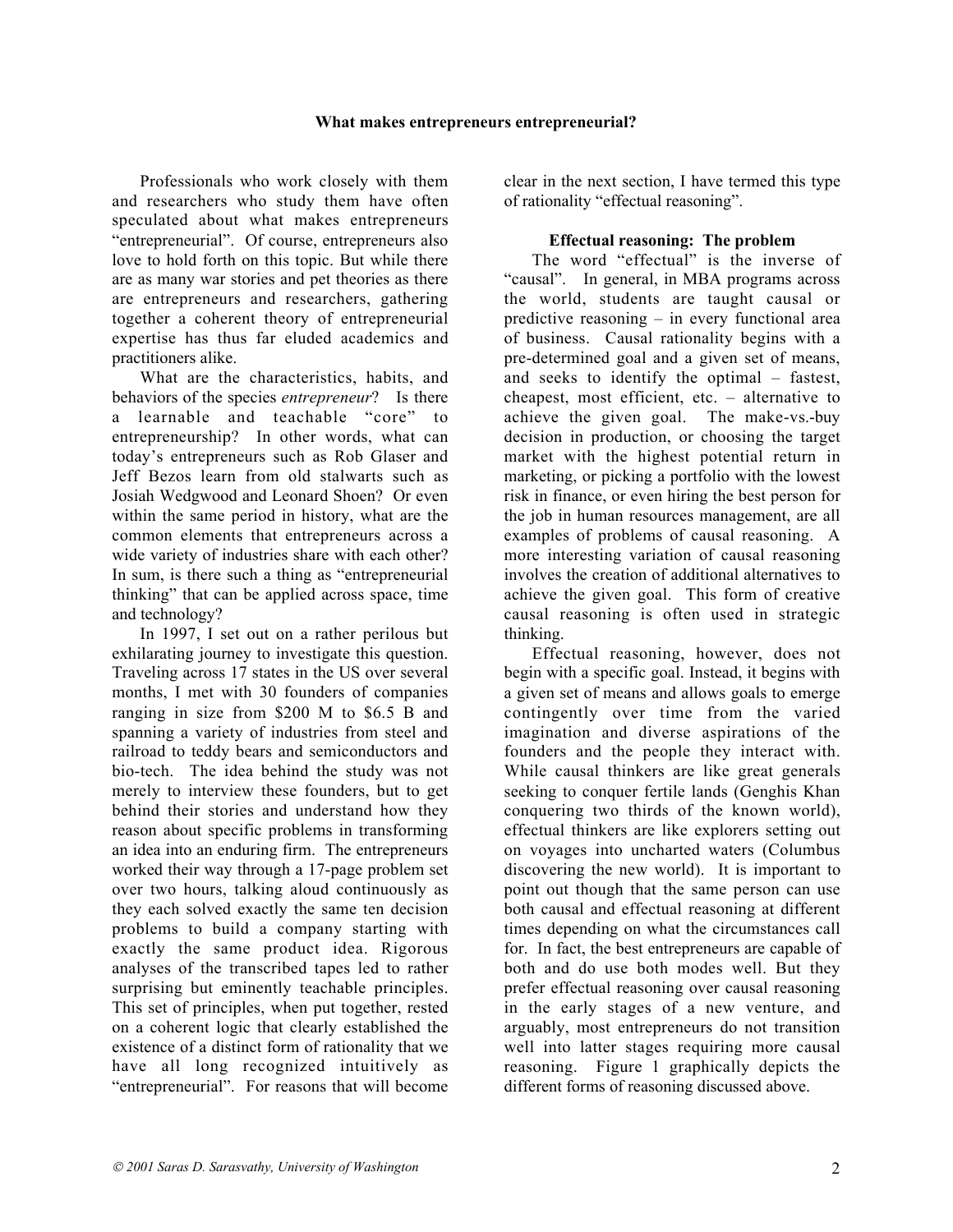

While causal reasoning may or may not involve creative thinking, effectual reasoning is inherently creative. The simple task of cooking dinner may be used to contrast the two types of reasoning. A chef who is given a specific menu and has only to pick out his or her favorite recipes for the items on the menu, shop for ingredients and cook the meal in their own wellequipped kitchens is an example of causal reasoning. An example of effectual reasoning would involve a chef who is not given a menu in advance, and is escorted to a strange kitchen where he or she has to explore the cupboards for

unspecified ingredients and cook a meal with them. While both causal and effectual reasoning call for domain-specific skills and training, effectual reasoning demands something more – imagination, spontaneity, risk-taking, and salesmanship.

#### **Effectual reasoning: The process**

All entrepreneurs begin with three categories of means:  $(1)$  Who they are – their traits, tastes and abilities; (2) What they know  $$ their education, training, expertise, and experience; and, (3) Whom they know – their social and professional networks. Using these means, the entrepreneurs begin to imagine and implement possible effects that can be created with them. Most often, they start very small with the means that are closest at hand, and move almost directly into action without elaborate planning. Unlike causal reasoning that comes to life through careful planning and *subsequent* execution, effectual reasoning lives and breathes execution. Plans are made and unmade and revised and recast through action and interaction with others on a daily basis. Yet at any given moment, there is always a meaningful picture that keeps the team together, a compelling story that brings in more stakeholders and a continuing journey that maps out uncharted territories. Through their actions, the effectual entrepreneurs' set of means and consequently the set of possible effects change and get reconfigured. Eventually, certain of the emerging effects coalesce into clearly achievable and desirable goals -- landmarks that point to a discernible path beginning to emerge in the wilderness.

Yet, in our classrooms, we teach potential entrepreneurs an extremely causal process – the sequential progression from idea to market research, to financial projections, to team, to business plan, to financing, to prototype, to market, to exit, with the caveat, of course, that surprises will happen along the way. Seasoned entrepreneurs, however, know that surprises are not deviations from the path. Instead they are the norm, the flora and fauna of the landscape, *from* which one learns to forge a path through the jungle. The unexpected is the stuff of entrepreneurial experience and transforming the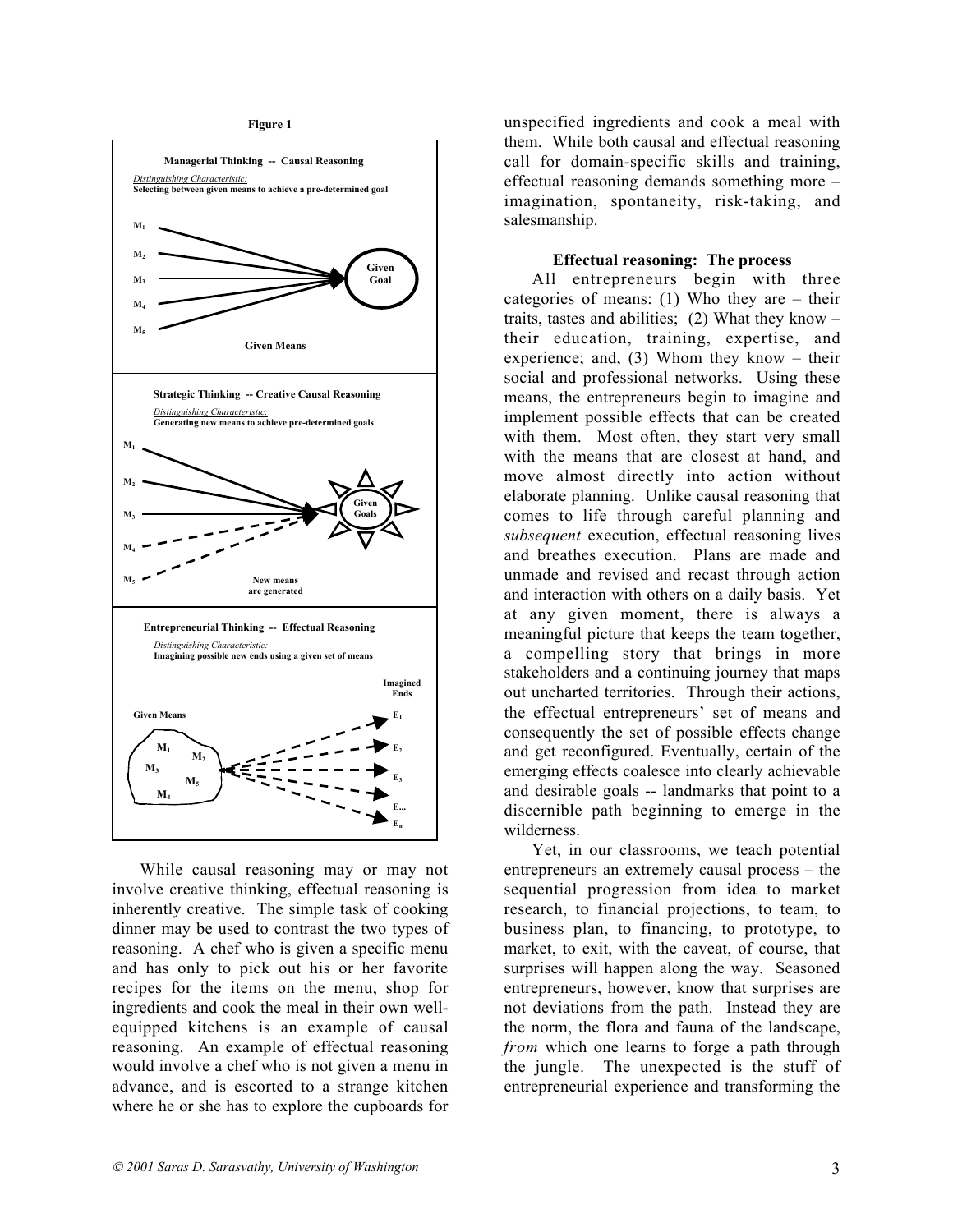unpredictable into the utterly mundane is the special domain of the expert entrepreneur.

Let us consider how the two processes operate in the simple case of building a restaurant. Imagine an entrepreneur who wants to start an Indian restaurant. In the causal process that we teach, she would start with some market research into the restaurant industry in the city of her choice; select a location very carefully based upon the market research; segment the market in a meaningful way; select target segments based on estimates of potential return; design a restaurant to appeal to her target segments; raise the required funding; bring her team together; and finally, implement specific market strategies and manage daily operations to make her restaurant a success.



**Figure 2**

In the effectual process, it would all depend on who our entrepreneur is, what she knows, and whom she knows. For the sake of understanding the process here, let us say she is a good Indian chef who is considering starting an independent business. Assuming she has very little money of her own, what are some of the ways she can

bring her idea to market? When used as a class exercise, students usually suggest courses of action such as partnering with an existing restaurant, participating in ethnic food fairs, setting up a catering service and so on. Let us say that the actual course of action she decides to pursue is to persuade friends who work downtown to allow her to bring lunch for their office colleagues to sample. Let us further say that some customers then sign up for a lunch service and she begins preparing the food at home and delivering lunches personally. Eventually, she could save up enough money to rent a location and start a restaurant.

But it could equally be plausible that the lunch business does not take off beyond the first few customers, but instead our entrepreneur discovers that the customers are actually interested in her ethnic philosophy and life experiences or Indian culture or other aspects of her personality or expertise or contacts or interests. She could then decide to go into any one of several different businesses contingent upon the ensuing feedback. To cite but a few possibilities, her eventual successful enterprise could turn out to be in any one or all of the following industries -- education, entertainment, travel, manufacturing and packaging, retail, interior decoration, or even self-help and motivation!

Figure 2 graphically depicts and contrasts the causal marketing process with the effectual one. 1 Real life examples of effectual processes in entrepreneurship abound. In fact, the stories of effectuation permeate and saturate the history of entrepreneurship since at least as far back as the eighteenth century: In the eighteenth century, a potter named Josiah Wedgwood, realized that pots can carry people's aspirations for social mobility; in the twentieth, King Gillette began toying with the idea of creating something that customers would want to

<sup>&</sup>lt;sup>1</sup> It is easy to see that the inverted causal triangle at the top can be moved to the bottom below the upright effectual triangle and that would capture the marketing life cycle of most entrepreneurial firms. Once the market had been clearly identified and defined, one can now apply the traditional causal marketing process to capture market share and grow the company.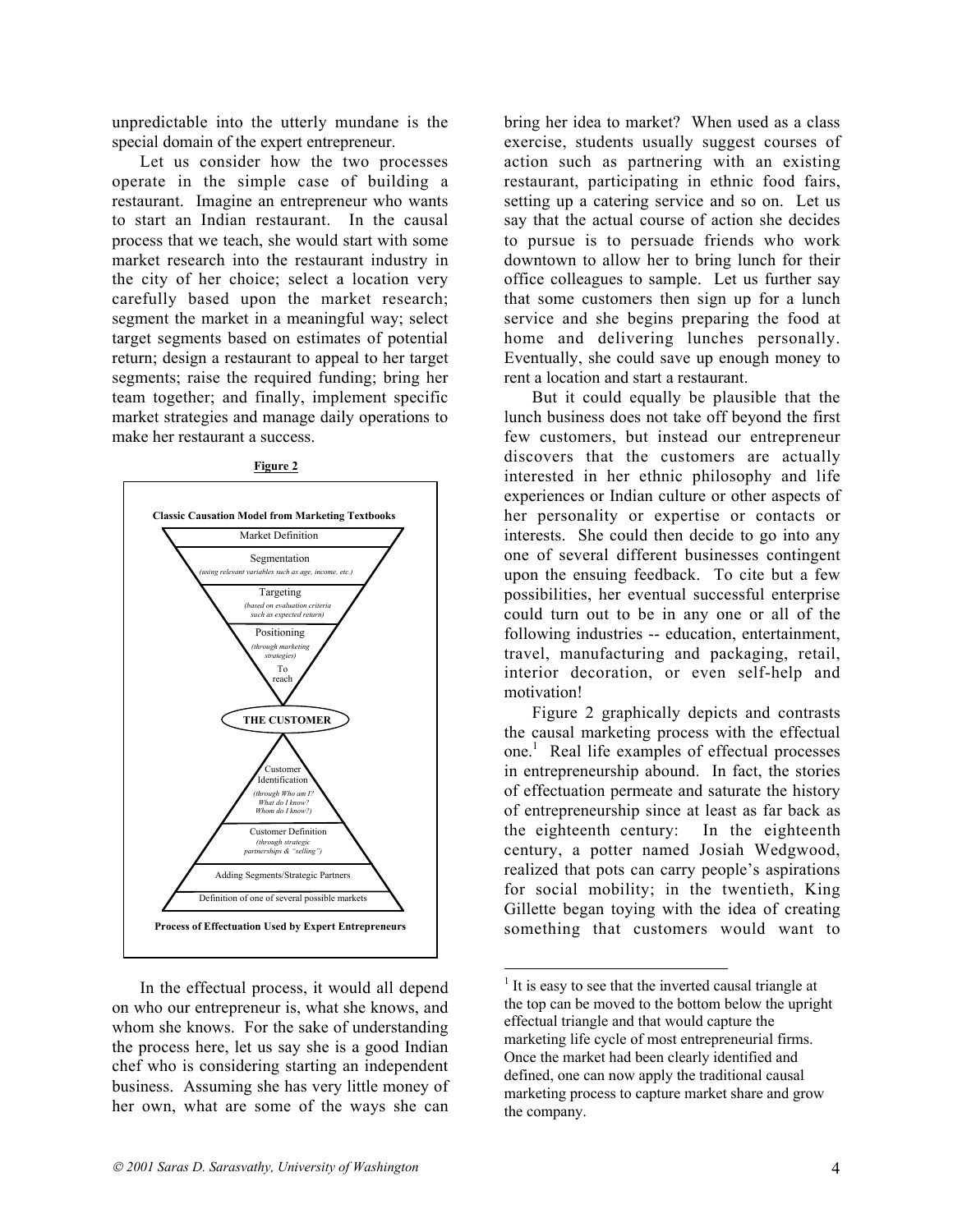repeatedly re-purchase and while shaving one morning, hit upon disposable razors as a possibility; Tom Fatjo, a respectable professional in Houston, practically got *dared* into founding the garbage giant BFI during a suburban subdivision meeting to solve the community's garbage disposal problems; and closer to the twenty-first century, while trying to build an interactive cable channel with progressive content, an ex-Microsoft executive named Rob Glaser fell in love with Mosaic, and set out to give voice to the mute Web in the form of RealNetworks; and so it goes.

### **Effectual reasoning: The principles**

Does all this mean, though, that we are once again resorting to tales by the campfire? It turns out that all these stories have some common principles of reasoning that invert their counterparts in causal reasoning. Moreover, these principles tie together into a coherent logic that demonstrates that this is indeed a convincing alternative to causal rationality:

- While causal reasoning focuses on expected return, effectual reasoning emphasizes affordable loss;
- While causal reasoning depends upon competitive analyses, effectual reasoning is built upon strategic partnerships; and,
- While causal reasoning urges the exploitation of pre-existing knowledge and prediction, effectual reasoning stresses the leveraging of contingencies.

## The affordable loss principle

While managers are taught to analyze the market and choose target segments with the highest potential return, entrepreneurs tend to find ways to reach the market with minimum expenditure of resources such as time, effort, and money. In the extreme case, the affordable loss principle translates into the zero resources to market principle. Several of the expert entrepreneurs I studied insisted that they would not do any traditional market research, but would take the product to the nearest possible potential customer even before it was built. To quote but one of them, "I think I'd start by just... going... instead of asking all the questions I'd go and say.. try and make some sale. I'd make some… just judgments about where I was going -- get me and my buddies -- or I would go out and start selling. I'd learn a lot you know.. which people.. what were the obstacles.. what were the questions.. which prices work better and just DO it. Just try to take it out and sell it. Even before I have the machine. I'd just go try to sell it. Even before I started production. So my market research would actually be hands on actual selling. Hard work, but I think much better than trying to do market research".

In finding the first customer within their immediate vicinity, whether within their geographic vicinity, within their social network, or within their area of professional expertise, entrepreneurs do not tie themselves to any theorized or pre-conceived "market" or strategic universe for their idea. Instead, they open themselves to surprises as to which market or markets they will eventually end up building their business in or even which new markets they will end up creating. Starting with exactly the same product, the entrepreneurs in the study ended up creating companies in 18 completely disparate industries!

## The strategic partnerships principle

Another key principle of effectual reasoning is the focus on building partnerships rather than on doing a systematic competitive analysis. Since entrepreneurs tend to start the process without assuming the existence of a predetermined market for their idea, detailed competitive analyses do not seem to make any sense to them at the startup phase. As one of the subjects explained, "At one time in our company, I ordered people not to think about competitors. Just do your job. Think only of your work."2 Instead entrepreneurs focus on building partnerships right from the start. In fact, the ideal beginning for a successful startup seemed to be the induction of customers into strategic partnerships. Again, to hear it from the

l

 $2^2$  He went on to add, "Now that isn't entirely possible, we do a lot of competitive research now." At the time of the study, his company was a 3 Billion dollar company. The evidence shows that as an entrepreneurial company grows beyond a critical size, effectual reasoning has to be supplemented with and even replaced at times by causal modes of thinking.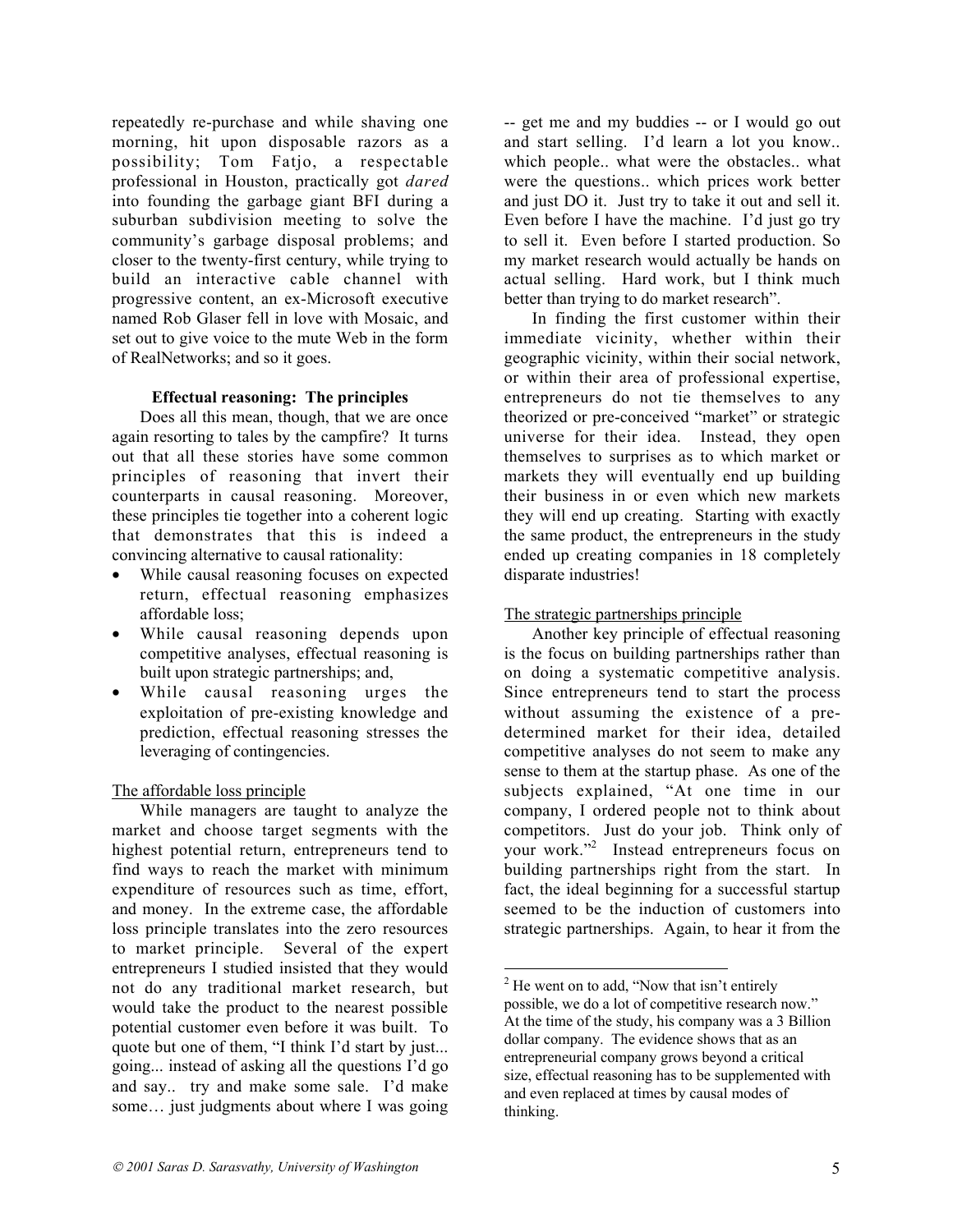horse's mouth, "Traditional market research says, you do very broad based information gathering, possibly using mailings. I wouldn't do that. I would literally, target, as I said initially, key companies who I would call flagship, do a frontal lobotomy on them…. The challenge then is really to pick your partners, and package yourself early on before you have to put a lot of capital out"

In fact, the strategic partnerships principle dovetails very well with the affordable loss principle to bring the entrepreneurs' idea to market at really low levels of capital outlay. Furthermore, obtaining pre-commitments from key stakeholders helps reduce uncertainty in the early stages of creating an enterprise. Finally, since the entrepreneur is not wedded to any particular market for their idea, the expanding network of strategic partnerships determines to a great extent which market or markets the company will eventually end up in.

### The leveraging contingencies principle

The third principle of effectual reasoning is the heart of entrepreneurial expertise – the ability to turn the unexpected into the profitable. As one of the subjects in the study put it, "I always live by the motto of *Ready-fire-aim*. I think if you spend too much time doing readyaim-aim-aim-aim, you're never gonna see all the good things that would happen if you actually start doing it and then aim. And find out where your target is."

Great entrepreneurial firms are products of contingencies. Their structure, culture, core competence, and endurance are all residuals of particular human beings striving to forge and fulfil particular aspirations through interactions with the space, time and technologies they live in. For example, we could speculate whether Wedgwood pottery would have been possible if the potter Josiah Wedgwood had not met the gentleman philosopher Thomas Bentley and wooed him into a partnership that created a brand and a great company that has lasted over two centuries. The key to the Wedgwood fortune was the realization that people put their money where their aspirations are and that pots and vases could become vehicles of social mobility. Similarly, in our time, researchers speculate what Microsoft would have been if IBM had written a different type of a contract or if Gary Kildahl had not been out flying his airplane the day IBM came calling. Yet, it is not the contingencies themselves that shaped the companies in the foregoing examples. It is how the entrepreneurs *leveraged* the contingencies that came upon them that has to form the core of models of effectual reasoning. The realization that not all surprises are bad and that surprises, whether good or bad, can be used as inputs into the new venture creation process differentiates effectual reasoning from causal reasoning which tends to focus on the avoidance of surprises as far as possible.

## **Effectual reasoning: The logic**

Underlying all the principles of effectual reasoning is a coherent logic that rests on a fundamentally different assumption about the future than causal reasoning. Causal reasoning is based on the logic, *To the extent that we can predict the future, we can control it.* That is why both academics and practitioners in business today spend enormous amounts of brainpower and resources on developing predictive models. Effectual reasoning, however, is based on the logic, *To the extent that we can control the future, we do not need to predict it.*

How does one control an unpredictable future? The answer to this question depends on our beliefs about where the future comes from. Is the future largely a continuation of the past? To what extent can human action actually change its course? While the future is always uncertain, not all uncertainties are the same. In fact, the simplest way we can model the different types of uncertainties is through the classic statistical model of the future as an urn containing different colored balls wherein the drawing of (say) a red ball, results in a reward (of say, \$50). Assume the first urn contains 10 red balls and 10 green balls. In this case, the player can calculate the odds as an expected return of \$25 on every draw since there is a 50- 50 chance of winning \$50. This is the model of a risky, but predictable, future. Entrepreneurs, as well as most human beings in the real world, however, usually have to operate without such predictability. The urn they have to deal with does not have a given number of balls of known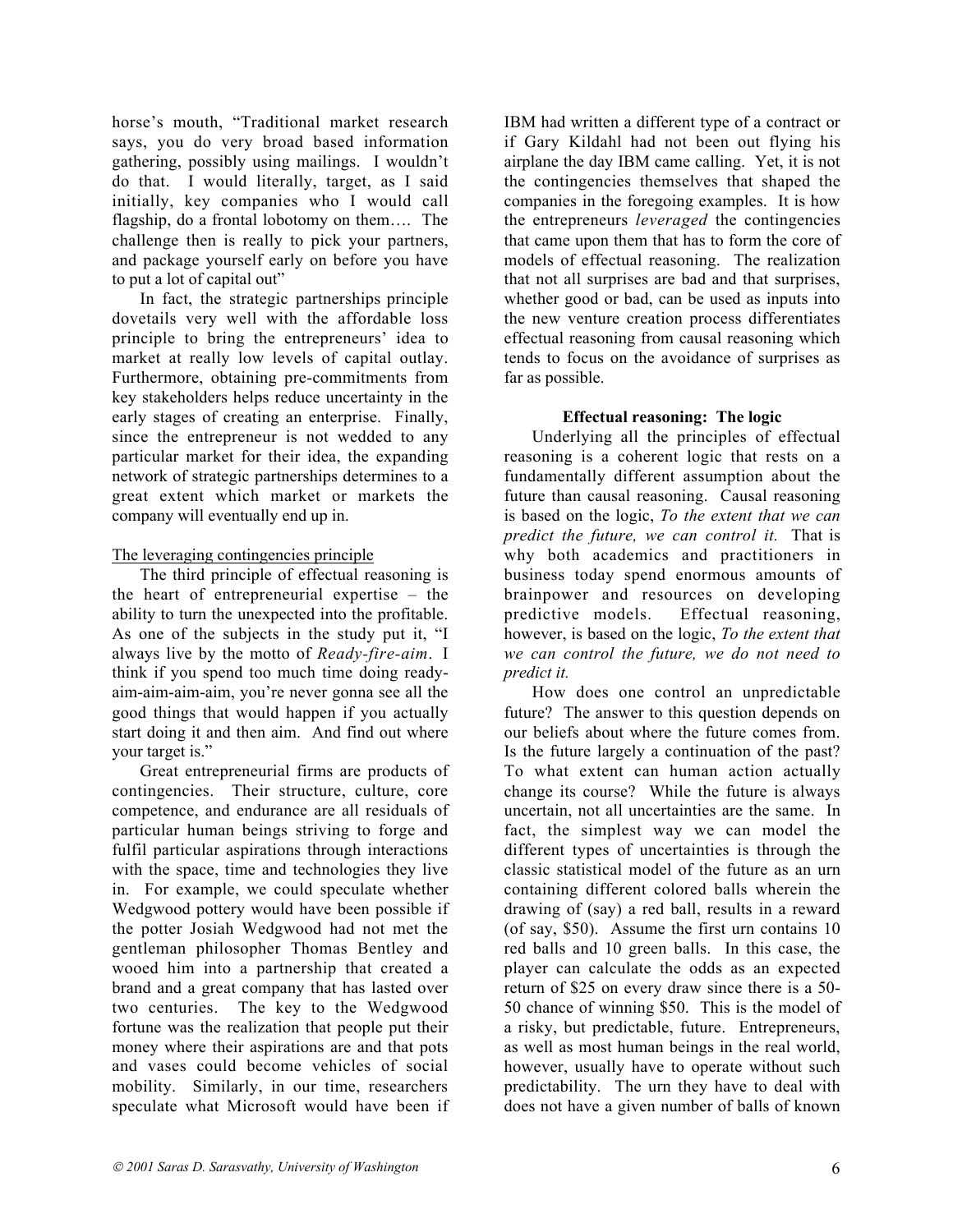colors. Instead it contains an unknown number of balls of unknown colors, but the game remains the same. In this case, the best strategy for the player is to draw balls randomly several times and to carefully note the result of each draw so that the distribution of balls in the urn can be *discovered* over time. This is a model of an uncertain, but learnable future that becomes predictable over time. Using the causal logic - *to the extent we can predict the future, we can control it* – makes sense in both these cases.

But entrepreneurs choose to view the future through effectual logic. Consciously, or unconsciously, they act as if they believe that the future is not "out there" to be discovered, but that it gets created through the very strategies of the players. In other words, the entrepreneur using effectual logic says: "Whatever the initial distribution of balls in the urn, I will continue to acquire red balls and put them in the urn. I will look for other people who own red balls and induce them to become partners and add to the red balls in the urn. As time goes by, there will be so many red balls in the urn that almost every draw will obtain one. On the other hand, if I and my acquaintances have only green balls, we will put them in the urn, and when there are enough, will create a new game where green balls win." Of course, such a view may express hopes rather than realities, and many entrepreneurs in the real world do fail. But the fact remains that entrepreneurs use this logic to try and build new urns and devise new games all the time. In fact, several of the expert entrepreneurs I studied explicitly stated that being in a market that could be predicted was not such a good idea, since there would always be someone smarter and with deeper pockets who would predict it better than they could. But being in an unpredictable market meant that the market could be shaped through their own decisions and actions working in conjunction with pre-committed stakeholders and customer-partners. Together they could use contingencies along the way as part of the raw materials that constitute the very urn they are constructing.

Expert entrepreneurs are not usually in the ball counting business or the gaming business. Instead they are actually in the business of creating the future, which entails having to work together with a wide variety of people over long periods of time. Sturdy urns of the future are filled with enduring human relationships that outlive failures and create successes over time<sup>3</sup>.

Embodied in a network of such enduring relationships, effectual logic is particularly useful and effective in domains such as the introduction of new products in new markets, an area often referred to as the suicide quadrant (See Figure 3), exactly the area where traditional marketing techniques are ineffective.



That is because effectual logic is people dependent, unlike causal logic, which is effect dependent. In other words, when a particular effect has already been chosen such as a target segment within an existing market, the people we hire and partner with will depend on the effect we want to create or the market we want to penetrate. Effectual logic, however, does not assume pre-existent markets and builds on the idea that the markets we create will be predicated on the people we are able to bring together. In fact, in effectual reasoning, markets are in essence stable configurations of critical masses of stakeholders who come together to transform the outputs of human imagination into the forging and fulfillment of human aspirations through economic means.

 $\overline{a}$ 

<sup>&</sup>lt;sup>3</sup> This is again a topic that is largely ignored in our entrepreneurship curricula which tend to focus on market research, business planning, new venture financing and legal issues. As far as I know no entrepreneurship programs offer courses in creating and managing lasting relationships or stable stakeholder networks, nor on failure management.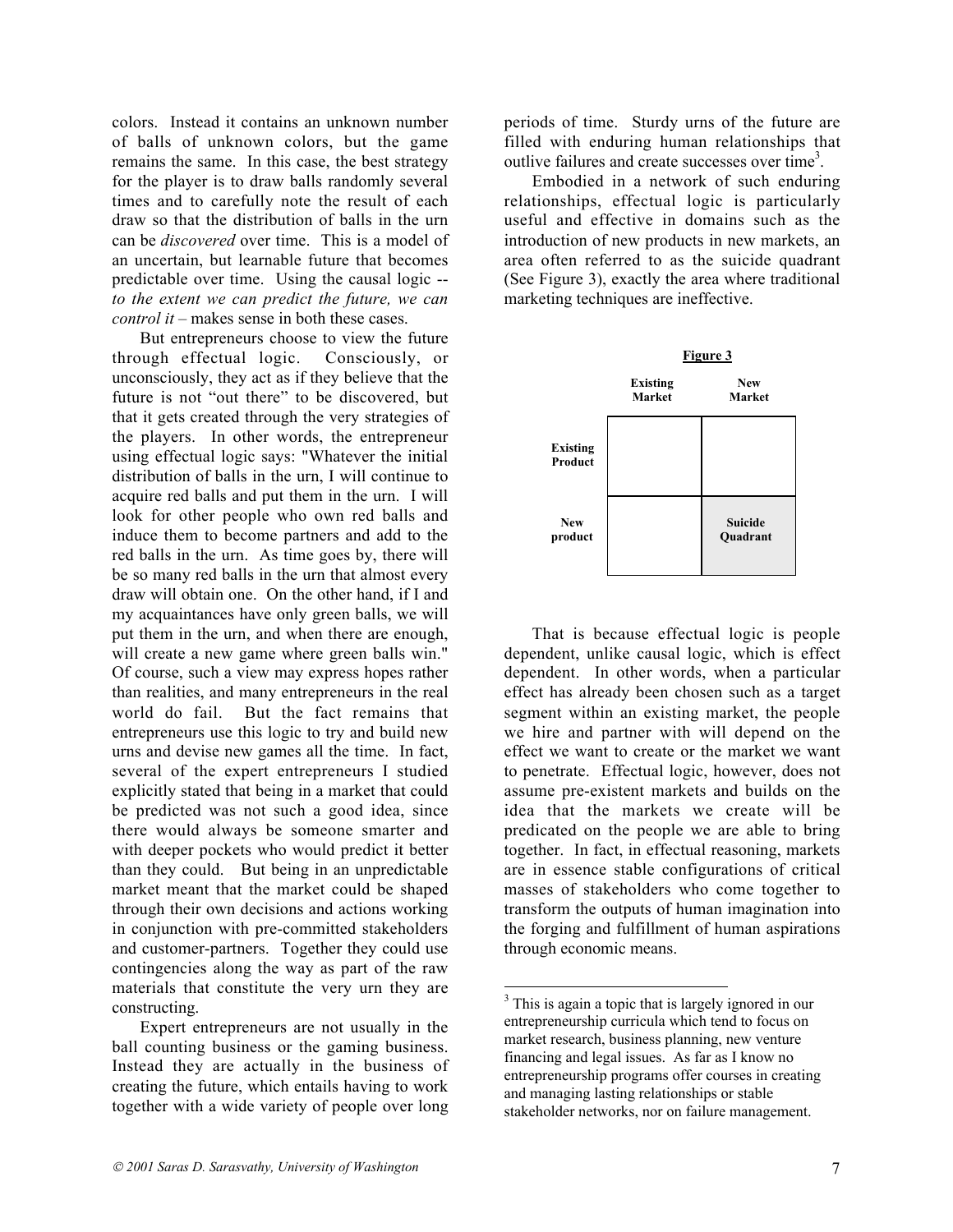Experienced professionals in the entrepreneurial arena, whether they are bankers, lawyers, VCs or other investors have always agreed with successful entrepreneurs that finding and leading the right people is the key to creating an enduring venture. These entrepreneurs know that such "right" people are not on the job market waiting for the jobs and incentives the entrepreneurs can offer them. Instead the "right" people need emotional ownership in the goals and objectives of the endeavor and can only be incentivized by the belief that the effects they create will embody their deepest passions and aspirations while enabling them to achieve their best potential.

But great entrepreneurs realize something more about the central role of people in shaping the urn. Using effectual logic, they understand that they too cannot wait around to find the "right" people all the time. Besides continually striving to attract the "right" people, they learn also to nurture and grow them in their own backyards. As Josiah Wedgwood wrote, "We have to make artists of mere men." And more recently, the founders of AES Corp., a multibillion dollar electric power company with operations in dozens of countries around the world say, "[AES] is fun because the people who work here are fully engaged. They have total responsibility for decisions. They are accountable for results. What they do every day matters to the company, and it matters to the communities we operate in."

There is, however, a dark corollary to the use of effectual logic in entrepreneurial activity. Since they do not assume specific pre-existent goals or effects and let these effects emerge through the process, in using effectual logic to create products and markets, entrepreneurs and their partners may also end up creating harmful and problematic effects for the society they live in. The effects they create may reflect the ignorance and cupidity as well as the will and aspirations of the people who participate in the creation of new urns and games of the future. But our awareness of the existence of effectual reasoning should alert us more sharply to the role of entrepreneurs and the market system in shaping our future as a species, not merely as contributors to GDP.

## **The creation of U-Haul: An exemplar of effectual logic**

In 1945, newly married, and with barely \$5,000, Leonard Shoen set out on his effectual journey that led to the creation of U-Haul. By the end of 1949, it was possible to rent a trailer one-way from city to city throughout most of the United States. When we examine his journey, we find that this feat could not have been accomplished except through the use of effectual reasoning. When students today set out to write a business plan for this venture (using causal processes), they conclude that the plan is financially infeasible, or even psychologically infeasible, since it requires a large and risky capital outlay, most of which gets locked up in relatively worthless assets such as trucks and location rental. Moreover, the logistics of starting the business at a much smaller scale and growing it as fast as Shoen did overwhelms the analytical prowess of the best of causal thinkers. The final nail in the coffin usually is the complete lack of any entry barriers to imitators with deep pockets after the concept is proved on a smaller scale.

Shoen, however, did not do elaborate market research or detailed forecasting and fund-raising in the sense in which we use the terms today. Instead, using effectual means, (who he was, what he knew, and whom he knew), he plunged into action, creating the market as he grew the business. In his own words, "Since my fortune was just about enough to make the down payment on a home and furnish it, and knowing that if I did this we would be sunk, we started the life of nomads by putting our belongings in a trailer and living between in-laws and parents for the next six months. I barbered part time and bought trailers of the kind I thought we needed to rent from anybody who happened to have one at the price I thought was right. By the fall of 1945, I was in so deep into the trailer rental deal economically that it was either make it or lose the whole thing."

At that time he moved with his wife Anna Mary Carty Shoen and their young child to the Carty ranch in Ridgefield, Washington. There, with the help of the Carty family, the Shoens built the first trailers in the fall of 1945, painted in striking orange with the evocative name *U-Haul* on the sides, using the ranch's automobile